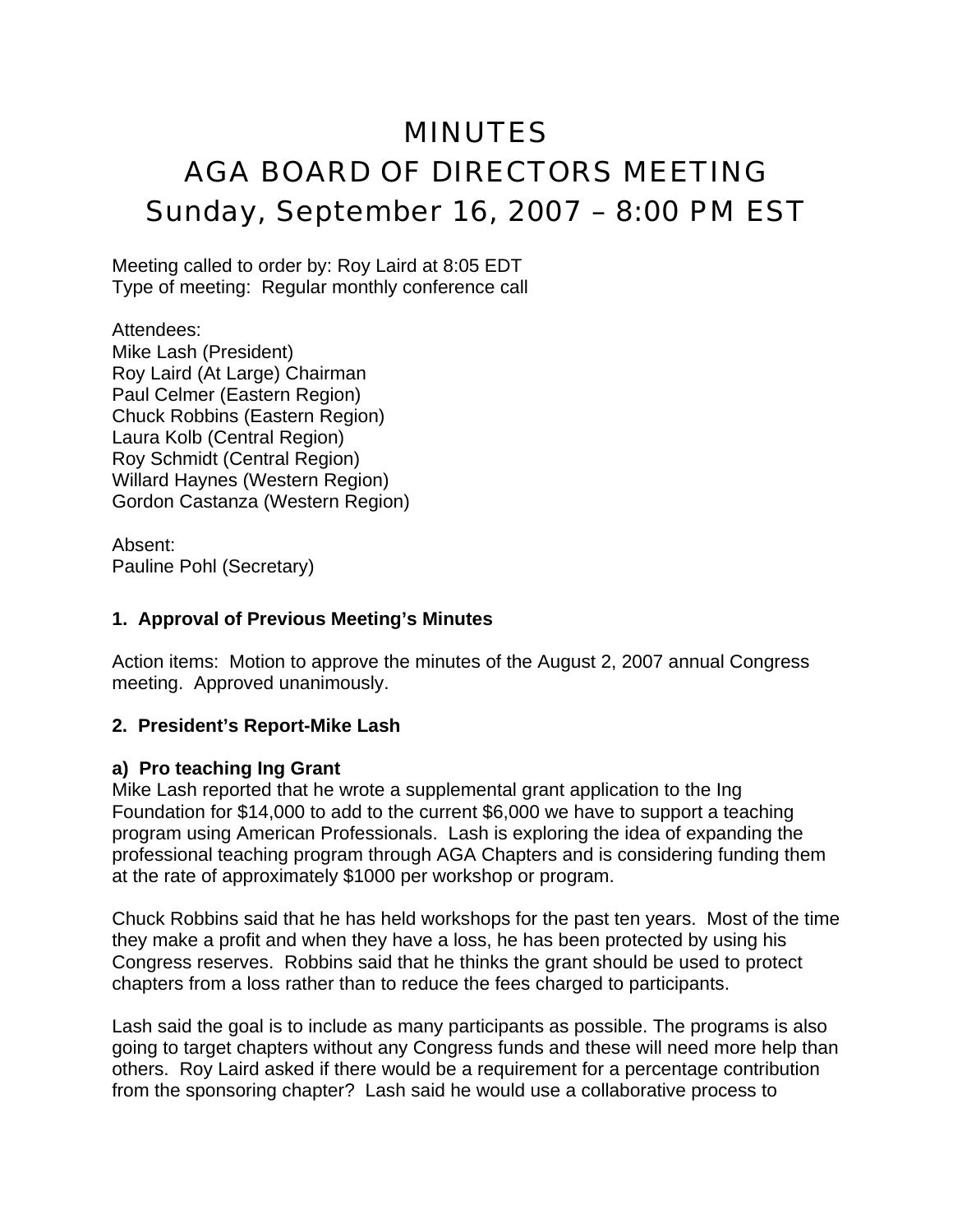determine the amount of sponsorship and expects to be flexible, but would not approve having the AGA pay for all of the costs of any workshop. Laird asked what Lash expects the ratio of sponsorship to participant costs to be. Lash asked what Robbins' experiences with costs have been. Robbins said Mr Yang usually charges about \$375 per day plus travel and lodging. Lash said that \$1000 sounds like a reasonable amount since a workshop could easily run over \$3000. Robbins said he doesn't think that the AGA should artificially reduce the prices, because people would have expectations of a lower price for a workshop. Laura Kolb asked if the idea was to allow students or lower income people to attend a workshop they may not otherwise be able to afford. Lash said that the idea of different prices for different participants would be considered.

## **b) Tournaments**

Mike Lash reported that there is a team going to China in October for the third straight year and the HangZhou International Cities Event. Nicole Castanza has been recruited to manage the event administratively for the AGA and has done an excellent job. There are five or six people going so far. There will be a team of three and people can also play individually. Lash said there will be some meetings that he would like to attend during the tournament, but isn't sure whether he will be able to get away from work to do so.

Lash said he has been talking to a group called the American Go Honor Society. They are an independent group comprised of students. AGA officials are exploring co-sponsorship of a National School Team Championship with the group, which may lead to recruiting some more youth members to the AGA.

## **c) AGA Chapter Outreach Program**

Mike Lash said he is working with Phil Waldron and Arnold Eudell, calling 188 Chapters around the country, 60 of which have expired. They are talking to people to find out what they are doing and reaching out to see what the AGA can do for them. End of President's Report

## **3. Rank Certification**

Laird reported that he circulated a draft proposal for the Rank Certification Program and asked if there were any comments on it. When there weren't, he said the committee would continue working on it and they should have something in place by the end of the year.

## **4. Tournament Director Responsibilities**

Laird said there have been some problems regarding timely and complete reporting of rated tournaments, which the Board has been discussing by e-mail. He reported that Celmer has agreed to support chapters who may not know how to report results in a timely manner. Celmer said he will be looking at the tournament schedule and matching it up against rating results and he will contact organizers to help them if they need it to get their results reported. Celmer said he thinks we need to fill the National Tournament Director position to fix this problem in the long run.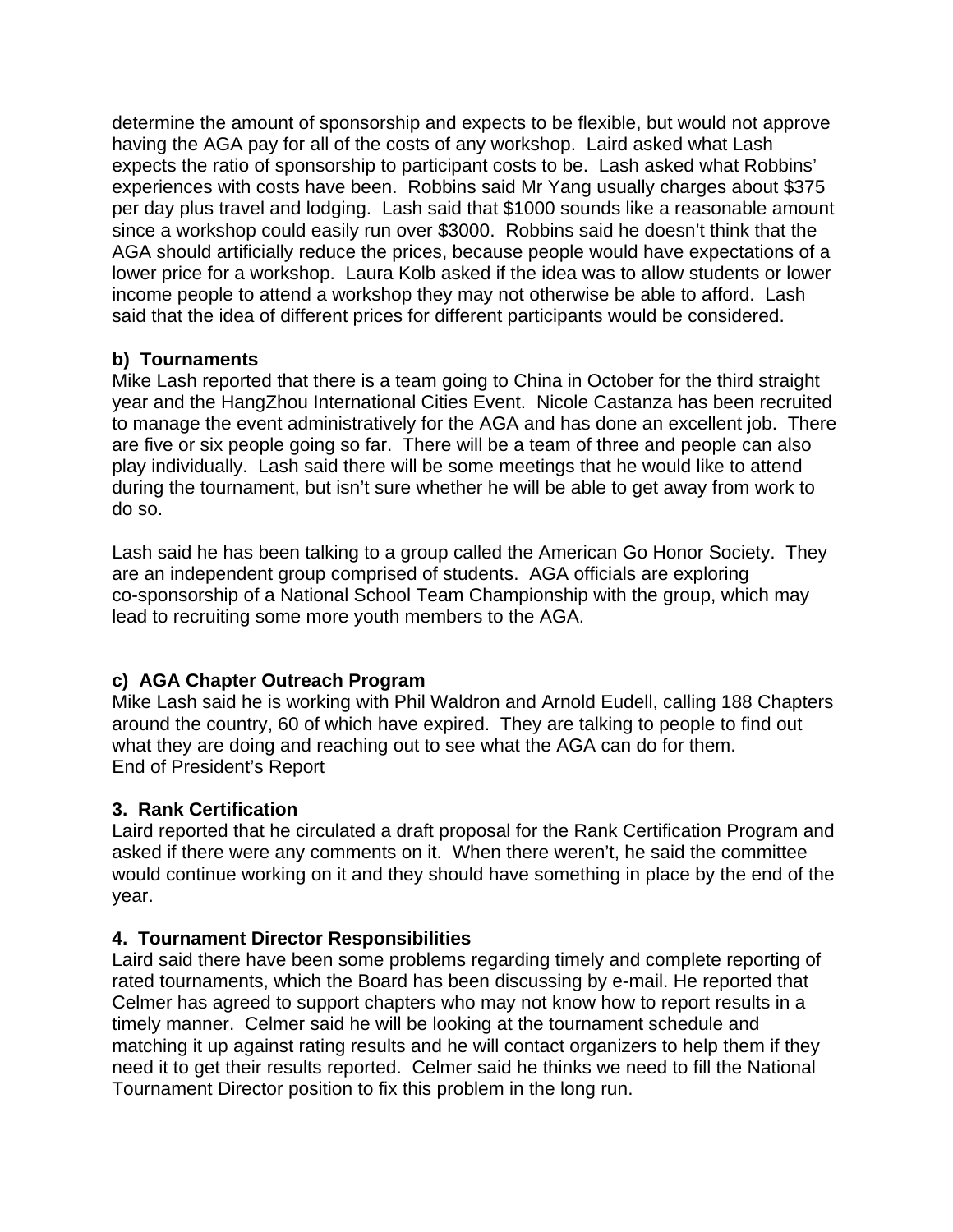Laird said the situation has changed, because due to extensive improvements in the rating system by AGA Rains Statistician Paul Matthews, we are able to rate tournaments more quickly, and players can view their results instantly online. This creates expectations the AGA must meet –these younger players are a major growth area, and bringing them in builds the AGA's future. Some tournament directors may not be aware of this. Since one of the most valuable services the AGA provides is the rating service, we need to focus on getting timely updates to ratings.

Willard asked if the software programs that do the tournament pairing could generate the results automatically? Robbins said the software helps, but there can be problems, because the contact information, e-mails, addresses, etc. is the type of information that directors have a harder time providing.

Laird said two things besides rating data are required from tournament directors: 1) membership payments for new/renewing members and rating fees for non-members;, and

2) contact information for each player. For new members, the AGA bneeds certain information, such an address to send a membership card. Certain data, especially address, e-mail/phone, are needed even from non-members, to be sure the ratings are being applied to the correct person, and so that the player can be contacted if there is a problem. Laird said he thinks the tournament directors should be required to provide the data in a timely manner.

Gordon Castanza asked how such a rule could be enforced. Laird asked if Castanza had an idea. Castanza said he thinks it should cost the director money somehow. There may be a licensing fee to be a certified TD. Or the TD's who have been reliable at getting results turned in could train newer TD's. There could be a disciplinary procedure for delinquent TD's progressing from a phone call to suspension. Haynes said his chapter holds four tournaments per year, and their TD has no formal training. If someone had to pay a fee to be a TD, he expects it would be harder to find someone to run a tournament. Laird agreed we should avoid actions that reduce the number of tournaments that are held. The number of TD's who do not report their results promptly is a small percentage of the total. He thinks Celmer's gentle approach is appropriate.

Laird noted that the current policy on the web site is that TD's should be required to report their results within "a few days" of the tournament. However this may not be a well known fact, and has not been strictly enforced. Celmer said that some people who have been running tournaments for years may not be aware that the ratings can be updated so fast because in the old days it was only done every month or two, so if they are made aware of the improvements they may start reporting their results more quickly.

Roy Schmidt said that most players are accustomed to getting instantaneous ratings results on line and they expect quick results from tournaments. Laird suggested that we